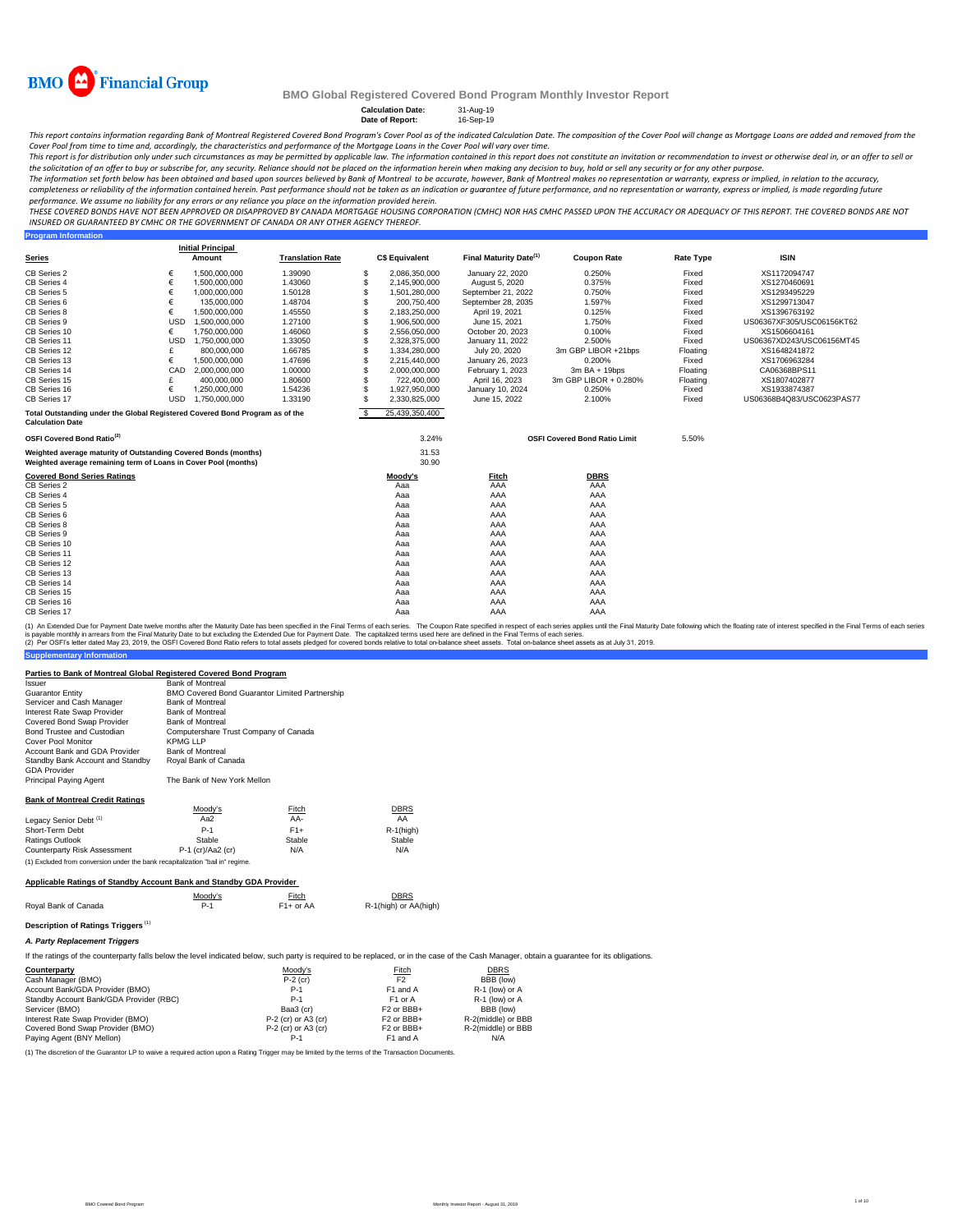

|                                                                                                                                                                                                                                                                                                                       |                     | <b>Calculation Date:</b><br>Date of Report: | 31-Aug-19<br>16-Sep-19 |  |
|-----------------------------------------------------------------------------------------------------------------------------------------------------------------------------------------------------------------------------------------------------------------------------------------------------------------------|---------------------|---------------------------------------------|------------------------|--|
| <b>B. Summary of Specific Rating Trigger Actions</b>                                                                                                                                                                                                                                                                  |                     |                                             |                        |  |
| I) The following actions are required if the Cash Manager (BMO) undergoes a downgrade below the stipulated rating:                                                                                                                                                                                                    |                     |                                             |                        |  |
|                                                                                                                                                                                                                                                                                                                       | Moody's             | Fitch                                       | DBRS                   |  |
| a) The Servicer will be required to direct amounts received directly<br>into the GDA Account (or Standby GDA Account if applicable)<br>within 2 Canadian business days and the Cash Manager shall<br>immediately remit any funds held at such time for or on behalf of<br>the Guarantor directly into the GDA Account | $P-1$               | F1 or A                                     | R-1(low) or BBB        |  |
| II) The following actions are required if the Servicer (BMO) undergoes a downgrade below the stipulated rating:                                                                                                                                                                                                       |                     |                                             |                        |  |
|                                                                                                                                                                                                                                                                                                                       | Moody's             | Fitch                                       | DBRS                   |  |
| a) The Servicer will be required to direct amounts received to the<br>Cash Manager, or GDA as applicable                                                                                                                                                                                                              | $P-1$ (cr)          | F1 or A                                     | BBB(low)               |  |
| III) The Swap Provider is required to transfer credit support or transfer all of its rights and obligations to a replacement third party, or to obtain a<br>guarantee of its rights and obligations from a third party, if the Swap Provider undergoes a downgrade below the stipulated rating:                       |                     |                                             |                        |  |
|                                                                                                                                                                                                                                                                                                                       | $Modv's^{(3)}$      | Fitch                                       | <b>DBRS</b>            |  |
| a) Interest Rate Swap Provider                                                                                                                                                                                                                                                                                        | P-1 (cr) or A2 (cr) | F1 or A                                     | R-1 (low) or A         |  |
| b) Covered Bond Swap Provider                                                                                                                                                                                                                                                                                         | P-1 (cr) or A2 (cr) | F1 or A                                     | R-1 (low) or A         |  |
| IV) The following actions are required if the Issuer (BMO) undergoes a downgrade below the stipulated rating:                                                                                                                                                                                                         |                     |                                             |                        |  |
|                                                                                                                                                                                                                                                                                                                       | Moody's             | Fitch                                       | <b>DBRS</b>            |  |
| a) Mandatory repayment of the Demand Loan                                                                                                                                                                                                                                                                             | N/A                 | F <sub>2</sub> or BBB+                      | N/A                    |  |
| b) Cashflows will be exchanged under the Covered Bond Swap<br>Agreement (to the extent not already taking place)                                                                                                                                                                                                      | Baa1                | BBB+                                        | BBB (high)             |  |
| c) Transfer of title to Loans to Guarantor <sup>(4)</sup>                                                                                                                                                                                                                                                             | A <sub>3</sub>      | BBB-                                        | BBB (low)              |  |
| <b>Events of Defaults &amp; Test Compliance</b>                                                                                                                                                                                                                                                                       |                     |                                             |                        |  |
| Asset Coverage Test (C\$ Equivalent of Outstanding<br>Covered Bond < Adjusted Aggregate Asset Amount)                                                                                                                                                                                                                 |                     | Pass                                        |                        |  |
| <b>Issuer Event of Default</b>                                                                                                                                                                                                                                                                                        |                     | No                                          |                        |  |
| Guarantor LP Event of Default                                                                                                                                                                                                                                                                                         |                     | No                                          |                        |  |
| (3) If no short term rating exists, then A1                                                                                                                                                                                                                                                                           |                     |                                             |                        |  |
| (4) The transfer of registered title to the Loans to the Guarantor may be deferred if (A) satisfactory assurances are provided to the Guarantor and the Bond Trustee by The Office of the Superintender                                                                                                               | March 1970 and      |                                             |                        |  |

(3) If no short term rating exists, then A1<br>(4) The transfer of registered title to baractor may be deferred if (A) satisfactory assurances are provided to the Guarantor and the Bond Trustee by The Office of the Superinten

| Pre-                                      |              |       |                     |  |
|-------------------------------------------|--------------|-------|---------------------|--|
| (Applicable to Hard Bullet Covered Bonds) |              |       |                     |  |
| <b>Pre-Maturity Required Ratings</b>      | $Mody's P-1$ | Fitch | DBRS <sup>(1)</sup> |  |
|                                           |              | $F1+$ | A (high) or A (low) |  |
|                                           |              |       |                     |  |
|                                           |              |       |                     |  |

Following a breach of the Pre-Maturity test in respect of a Series of Hard Bullet Covered Bonds, and unless the Pre-Maturity Liquidity Ledger is otherwise funded from the other sources, the Partnership<br>shall offer to sell

(1) In the case of DBRS, if Final Maturity Date is within six months of the Pre-Maturity Test Date, then A(high), otherwise A(low).

| <b>Reserve Fund</b>                                                           |            |                     |                       |
|-------------------------------------------------------------------------------|------------|---------------------|-----------------------|
|                                                                               | Moodv's    | Fitch               | <b>DBRS</b>           |
| <b>Reserve Fund Required Amount Ratings</b>                                   | $P-1$ (cr) | F <sub>1</sub> or A | R-1 (Low) and A (low) |
| Are the ratings of the Issuer below the Reserve Fund Required Amount Ratings? | No         |                     |                       |

If the ratings of the Issuer fall below the Reserve Fund Required Amount Ratings, then the Guarantor shall credit or cause to be credited to the Reserve Fund funds up to an amount equal to the Reserve<br>Fund Required Amount.

Reserve Fund Required Amount: Nil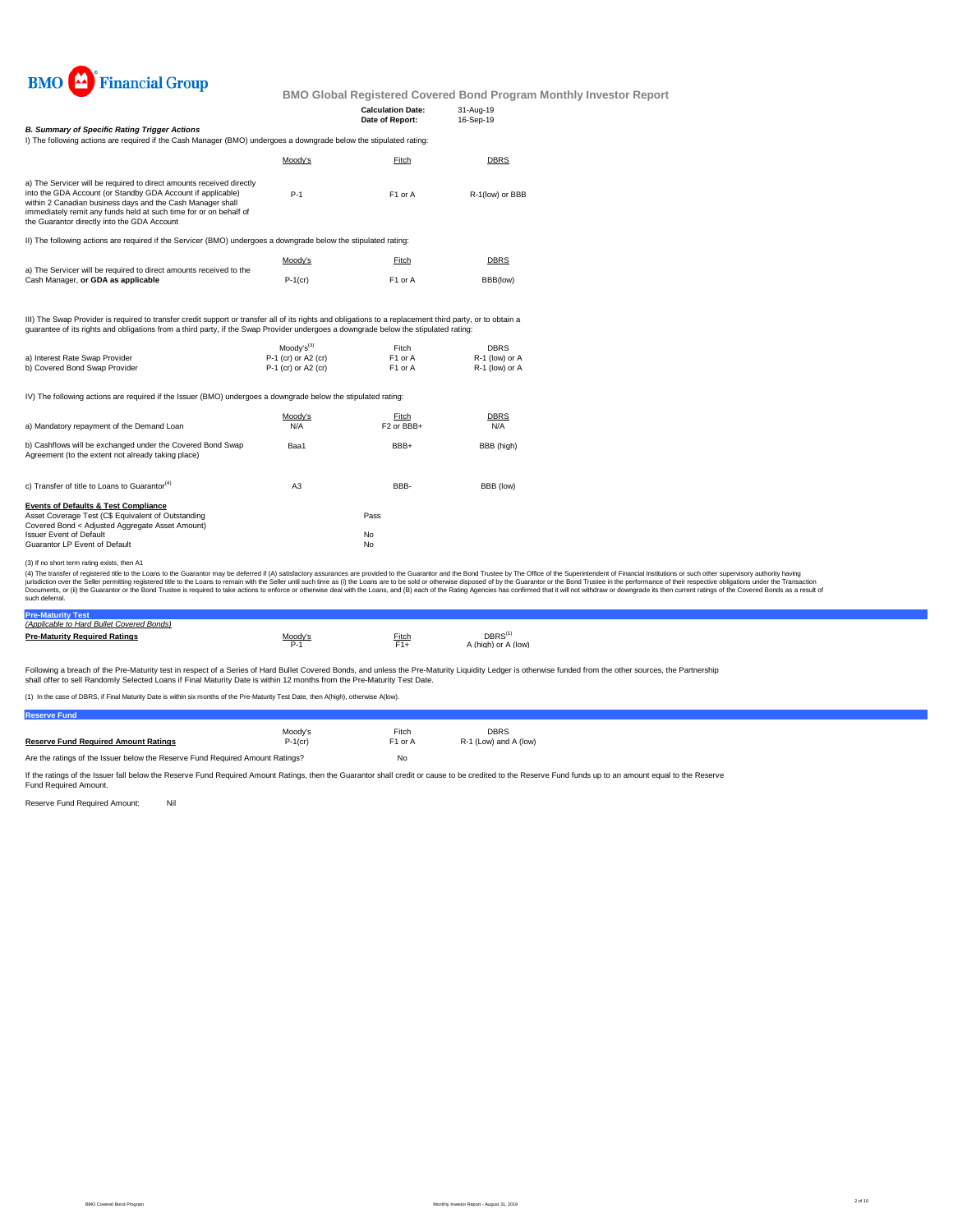

|                                                                                                                                                                                                                              |   | <b>Calculation Date:</b><br>Date of Report:                                    | 31-Aug-19<br>16-Sep-19                          |                |                |  |
|------------------------------------------------------------------------------------------------------------------------------------------------------------------------------------------------------------------------------|---|--------------------------------------------------------------------------------|-------------------------------------------------|----------------|----------------|--|
| <b>Asset Coverage Test</b>                                                                                                                                                                                                   |   |                                                                                |                                                 |                |                |  |
| C\$ Equivalent of Outstanding Covered Bonds                                                                                                                                                                                  |   | 25,439,350,400                                                                 |                                                 |                |                |  |
| $A^{(1)}$ = Lesser of (i) Sum of LTV adjusted outstanding principal balance and (ii) Sum of<br>Asset percentage adjusted outstanding principal balance                                                                       | S | 30,102,945,311                                                                 |                                                 | A (i)          | 32,195,663,435 |  |
| $B =$ Principal receipts not applied                                                                                                                                                                                         |   | $\overline{\phantom{a}}$                                                       |                                                 | A (ii)         | 30,102,945,311 |  |
| $C =$ Cash capital contributions<br>$D =$ Substitution assets<br>$E =$ (i) Reserve fund balance<br>(ii) Pre - Maturity liquidity ledger balance<br>$F =$ Negative carry factor calculation<br>Total: $A + B + C + D + E - F$ |   | $\blacksquare$<br>$\blacksquare$<br>$\overline{\phantom{a}}$<br>30,102,945,311 | Asset Percentage<br>Maximum Asset<br>Percentage | 93.5%<br>95.0% |                |  |
| <b>Asset Coverage Test Pass/Fail</b>                                                                                                                                                                                         |   | Pass                                                                           |                                                 |                |                |  |
| <b>Regulatory OC Minimum</b>                                                                                                                                                                                                 |   | 103%                                                                           |                                                 |                |                |  |
| Level of Overcollateralization <sup>(2)</sup>                                                                                                                                                                                |   | 107%                                                                           |                                                 |                |                |  |

(1) Market Value as determined by adjusting, not less than quarterly, the Original Market Value utilizing the Indexation Methodology (see Appendix for details) for subsequent price developments.

(2) Per Section 4.3.8 of the CMHC Guide, (A) the lesser of (i) the total amount of cover pool collateral and (i)) the amount of cover pool collateral required to collateralize the covered bonds outstanding and ensure the A

| <b>Valuation Calculation</b>                                                                                                                                                                                                 |                          |        |                |  |  |
|------------------------------------------------------------------------------------------------------------------------------------------------------------------------------------------------------------------------------|--------------------------|--------|----------------|--|--|
| <b>Trading Value of Covered Bonds</b>                                                                                                                                                                                        | 25,812,092,116           |        |                |  |  |
| A = Lesser of i) Present value of outstanding loan balance of Performing Eligible<br>Loans <sup>(1)</sup> and ii) 80% of Market Value <sup>(2)</sup> of properties securing Performing Eligible Loans,<br>net of adjustments | 32.193.875.670           | A (i)  | 32.193.875.670 |  |  |
| $B =$ Principal receipts up to calculation date not otherwise applied                                                                                                                                                        | $\overline{\phantom{a}}$ | A (ii) | 57,912,673,738 |  |  |
| $C =$ Cash capital contributions                                                                                                                                                                                             | ۰                        |        |                |  |  |
| D = Trading Value of any Substitute Assets                                                                                                                                                                                   | ۰                        |        |                |  |  |
| $E =$ (i) Reserve Fund Balance, if applicable                                                                                                                                                                                |                          |        |                |  |  |
| (ii) Pre - Maturity liquidity ledger balance                                                                                                                                                                                 | ۰                        |        |                |  |  |
| F = Trading Value of Swap Collateral                                                                                                                                                                                         | ۰                        |        |                |  |  |
| Total: $A + B + C + D + E + F$                                                                                                                                                                                               | 32.193.875.670           |        |                |  |  |
|                                                                                                                                                                                                                              |                          |        |                |  |  |

(1) Present value of expected future cash flows of Loans using current market interest rates offered to BMO clients. The effective weighted average rate used for discounting is 3.26%.<br>(2) Market Value as determined by adju

| <b>Intercompany Loan Balance</b>                             |                                  |                                                        |
|--------------------------------------------------------------|----------------------------------|--------------------------------------------------------|
| Guarantee Loan<br>Demand Loan<br>Total                       |                                  | 27,250,538,868<br>S<br>4,953,876,420<br>32,204,415,288 |
| <b>Cover Pool Losses</b>                                     |                                  |                                                        |
| Period end                                                   | <b>Write Off Amounts</b>         | <b>Loss Percentage (Annualized)</b>                    |
| August 31, 2019                                              | \$116,476                        | 0.00%                                                  |
| <b>Cover Pool Flow of Funds</b>                              |                                  |                                                        |
|                                                              | <b>Current Month</b>             | Previous Month                                         |
| <b>Cash Inflows</b>                                          |                                  |                                                        |
| Principal receipts                                           | 545,975,993                      | 595,238,544                                            |
| Proceeds for sale of Loans                                   |                                  |                                                        |
| <b>Revenue Receipts</b>                                      | 83,679,504<br>4,041,780          | 92,258,317                                             |
| Swap Receipts<br>Cash Capital Contribution                   |                                  | 3,206,021                                              |
| Advances of Intercompany Loans                               |                                  |                                                        |
| Guarantee Fee                                                |                                  |                                                        |
| <b>Cash Outflows</b>                                         |                                  |                                                        |
| Swap Payment                                                 |                                  |                                                        |
| Intercompany Loan interest                                   | (55,838,018)                     | (55, 515, 884)                                         |
| Intercompany Loan principal                                  | $(545, 975, 993)$ <sup>(1)</sup> | (595, 238, 544)                                        |
| Intercompany Loan repayment                                  |                                  |                                                        |
| Mortgage Top-up Settlement                                   |                                  |                                                        |
| Misc Partnership Expenses<br>Profit Distribution to Partners | (39)                             | (49)                                                   |
| Net inflows/(outflows)                                       | 31,883,228                       | 39,948,405                                             |
|                                                              |                                  |                                                        |

 $^{(1)}$  Includes cash settlement of \$545,975,993 to occur on September 18, 2019.

| <b>Cover Pool - Summary Statistics</b>       |    |                         |               |
|----------------------------------------------|----|-------------------------|---------------|
| Asset Type                                   |    | Mortgages               |               |
| Previous Month Ending Balance                | S  | 32.822.344.464          |               |
| Aggregate Outstanding Balance                | S  | 32.246.164.636          |               |
| Number of Loans                              |    | 120.925                 |               |
| Average Loan Size                            | \$ | 266.663                 |               |
| Number of Primary Borrowers                  |    | 119,386                 |               |
| Number of Properties                         |    | 120.925                 |               |
|                                              |    | Original <sup>(1)</sup> | Indexed $(2)$ |
| Weighted Average Current Loan to Value (LTV) |    | 61.21%                  | 53.24%        |
| Weighted Average Authorized LTV              |    | 69.34%                  | 59.62%        |
| Weighted Average Original LTV                |    | 69.34%                  |               |
| Weighted Average Seasoning                   |    | 23.46 (Months)          |               |
| Weighted Average Coupon                      |    | 3.00%                   |               |
| Weighted Average Original Term               |    | 54.36 (Months)          |               |
| Weighted Average Remaining Term              |    | 30.90 (Months)          |               |
| <b>Substitution Assets</b>                   |    | Nil                     |               |

<sup>(1)</sup> Value as most recently determined or assessed in accordance with the underwriting policies (whether upon origination or renewal of the Eligible Loan or subsequently thereto).<br><sup>(2)</sup> Value as determined by adjusting, n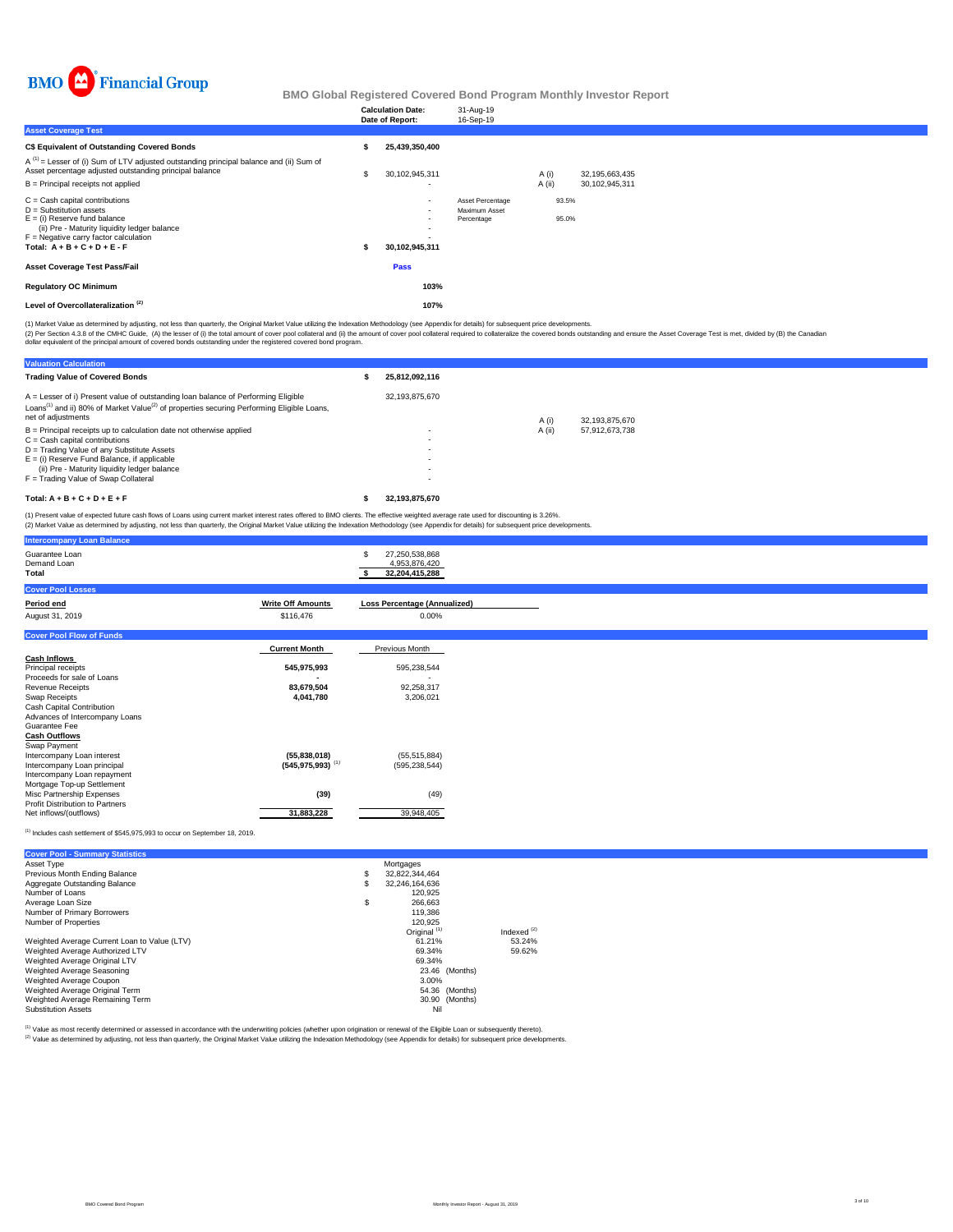

|                                                                                                                                                                                                                                                                     | <b>Calculation Date:</b><br>Date of Report:                                                                                               | 31-Aug-19<br>16-Sep-19                                                                                                   |                                                                                                                                                                                                                                                                                                                    |                                                                                                                          |  |
|---------------------------------------------------------------------------------------------------------------------------------------------------------------------------------------------------------------------------------------------------------------------|-------------------------------------------------------------------------------------------------------------------------------------------|--------------------------------------------------------------------------------------------------------------------------|--------------------------------------------------------------------------------------------------------------------------------------------------------------------------------------------------------------------------------------------------------------------------------------------------------------------|--------------------------------------------------------------------------------------------------------------------------|--|
| <b>Cover Pool - Delinguency Distribution</b>                                                                                                                                                                                                                        |                                                                                                                                           |                                                                                                                          |                                                                                                                                                                                                                                                                                                                    |                                                                                                                          |  |
| <b>Aging Summary</b><br>Current and less than 30 days past due<br>30 - 59 days past due<br>60 - 89 days past due<br>90 or more days past due<br><b>Grand Total</b>                                                                                                  | <b>Number of Loans</b><br>120,263<br>277<br>134<br>251<br>120,925                                                                         | Percentage<br>99.45<br>0.23<br>0.11<br>0.21<br>100.00                                                                    | <b>Principal Balance</b><br>\$<br>32,085,209,119<br>\$<br>76,492,067<br>\$<br>33,962,249<br>S<br>50,501,202<br>\$<br>32,246,164,636                                                                                                                                                                                | Percentage<br>99.50<br>0.24<br>0.11<br>0.16<br>100.00                                                                    |  |
| <b>Cover Pool - Provincial Distribution</b>                                                                                                                                                                                                                         |                                                                                                                                           |                                                                                                                          |                                                                                                                                                                                                                                                                                                                    |                                                                                                                          |  |
| <b>Province</b><br>Alberta<br><b>British Columbia</b><br>Manitoba<br>New Brunswick<br>Newfoundland<br>Northwest Territories & Nunavut<br>Nova Scotia<br>Ontario<br>Prince Edward Island<br>Quebec<br>Saskatchewan<br><b>Yukon Territories</b><br><b>Grand Total</b> | <b>Number of Loans</b><br>14,285<br>17,972<br>1,713<br>1,942<br>3,313<br>94<br>3,648<br>55,644<br>622<br>19,307<br>2,294<br>91<br>120,925 | Percentage<br>11.81<br>14.86<br>1.42<br>1.61<br>2.74<br>0.08<br>3.02<br>46.02<br>0.51<br>15.97<br>1.90<br>0.08<br>100.00 | <b>Principal Balance</b><br>3,543,007,574<br>\$<br>6,234,009,372<br>\$<br>\$<br>304,721,212<br>\$<br>247,337,825<br>530,020,076<br>\$<br>\$<br>18,655,827<br>\$<br>612,724,968<br>\$<br>16,418,697,210<br>\$<br>91,598,220<br>\$<br>3,777,423,489<br>\$<br>449,964,198<br>\$<br>18,004,665<br>\$<br>32,246,164,636 | Percentage<br>10.99<br>19.33<br>0.94<br>0.77<br>1.64<br>0.06<br>1.90<br>50.92<br>0.28<br>11.71<br>1.40<br>0.06<br>100.00 |  |
|                                                                                                                                                                                                                                                                     |                                                                                                                                           |                                                                                                                          |                                                                                                                                                                                                                                                                                                                    |                                                                                                                          |  |
| <b>Cover Pool - Credit Score Distribution</b>                                                                                                                                                                                                                       |                                                                                                                                           |                                                                                                                          |                                                                                                                                                                                                                                                                                                                    |                                                                                                                          |  |
| <b>Credit Score</b><br>Score Unavailable<br>Less than 600<br>$600 - 650$<br>651 - 700<br>701 - 750<br>751 - 800<br>801 and Above<br><b>Grand Total</b>                                                                                                              | Number of Loans<br>1,203<br>1,928<br>3,552<br>8,985<br>16,701<br>21,792<br>66,764<br>120,925                                              | Percentage<br>0.99<br>1.59<br>2.94<br>7.43<br>13.81<br>18.02<br>55.21<br>100.00                                          | <b>Principal Balance</b><br>\$<br>247,315,388<br>$\mathfrak{s}$<br>438,450,036<br>\$<br>915,022,934<br>\$<br>2,423,554,283<br>$\mathsf{\$}$<br>4,657,744,725<br>$\mathsf{\$}$<br>6,260,983,313<br>\$<br>17,303,093,957<br>\$<br>32,246,164,636                                                                     | Percentage<br>0.77<br>1.36<br>2.84<br>7.52<br>14.44<br>19.42<br>53.66<br>100.00                                          |  |
| <b>Cover Pool - Rate Type Distribution</b>                                                                                                                                                                                                                          |                                                                                                                                           |                                                                                                                          |                                                                                                                                                                                                                                                                                                                    |                                                                                                                          |  |
| Rate Type<br>Fixed<br>Variable<br><b>Grand Total</b>                                                                                                                                                                                                                | Number of Loans<br>95,890<br>25,035<br>120,925                                                                                            | Percentage<br>79.30<br>20.70<br>100.00                                                                                   | <b>Principal Balance</b><br>\$<br>24,465,625,264<br>$\pmb{\mathsf{S}}$<br>7,780,539,373<br>\$<br>32,246,164,636                                                                                                                                                                                                    | Percentage<br>75.87<br>24.13<br>100.00                                                                                   |  |
| <b>Cover Pool - Mortgage Asset Type Distribution</b>                                                                                                                                                                                                                |                                                                                                                                           |                                                                                                                          |                                                                                                                                                                                                                                                                                                                    |                                                                                                                          |  |
| <b>Mortgage Asset Type</b><br><b>Conventional Amortizing Mortgages</b><br><b>Grand Total</b>                                                                                                                                                                        | Number of Loans<br>120,925<br>120,925                                                                                                     | Percentage<br>100.00<br>100.00                                                                                           | <b>Principal Balance</b><br>\$<br>32,246,164,636<br>\$<br>32,246,164,636                                                                                                                                                                                                                                           | Percentage<br>100.00<br>100.00                                                                                           |  |
| <b>Cover Pool - Occupancy Type Distribution</b>                                                                                                                                                                                                                     |                                                                                                                                           |                                                                                                                          |                                                                                                                                                                                                                                                                                                                    |                                                                                                                          |  |
| <b>Occupancy Type</b><br>Owner Occupied<br>Non-Owner Occupied<br><b>Grand Total</b>                                                                                                                                                                                 | Number of Loans<br>94,200<br>26,725<br>120,925                                                                                            | Percentage<br>77.90<br>22.10<br>100.00                                                                                   | <b>Principal Balance</b><br>\$<br>26,285,630,972<br>\$<br>5,960,533,664<br>\$<br>32,246,164,636                                                                                                                                                                                                                    | Percentage<br>81.52<br>18.48<br>100.00                                                                                   |  |
| <b>Cover Pool - Mortgage Rate Distribution</b>                                                                                                                                                                                                                      |                                                                                                                                           |                                                                                                                          |                                                                                                                                                                                                                                                                                                                    |                                                                                                                          |  |

| Mortgage Rate (%)  | <b>Number of Loans</b> | Percentage               |                | <b>Principal Balance</b> | Percentage |
|--------------------|------------------------|--------------------------|----------------|--------------------------|------------|
| Less than 1.00     |                        | 0.00                     |                | 717.973                  | 0.00       |
| $1.00 - 3.99$      | 119.143                | 98.53                    |                | 31.905.048.045           | 98.94      |
| $4.00 - 4.49$      | 318                    | 0.26                     | S              | 63.374.341               | 0.20       |
| $4.50 - 4.99$      | 286                    | 0.24                     | a.             | 56.618.491               | 0.18       |
| $5.00 - 5.49$      | 854                    | 0.71                     |                | 162.412.751              | 0.50       |
| $5.50 - 5.99$      |                        | 0.00                     |                | 547.653                  | 0.00       |
| $6.00 - 6.49$      |                        | 0.00                     |                | 293.036                  | 0.00       |
| $6.50 - 6.99$      |                        | 0.00                     |                | 316,393                  | 0.00       |
| $7.00 - 7.49$      | 313                    | 0.26                     |                | 56,835,952               | 0.18       |
| $7.50 - 7.99$      |                        | $\overline{\phantom{a}}$ |                | ۰                        |            |
| 8.00 and Above     |                        |                          |                |                          |            |
| <b>Grand Total</b> | 120.925                | 100.00                   | 32,246,164,636 |                          | 100.00     |

Ħ

T,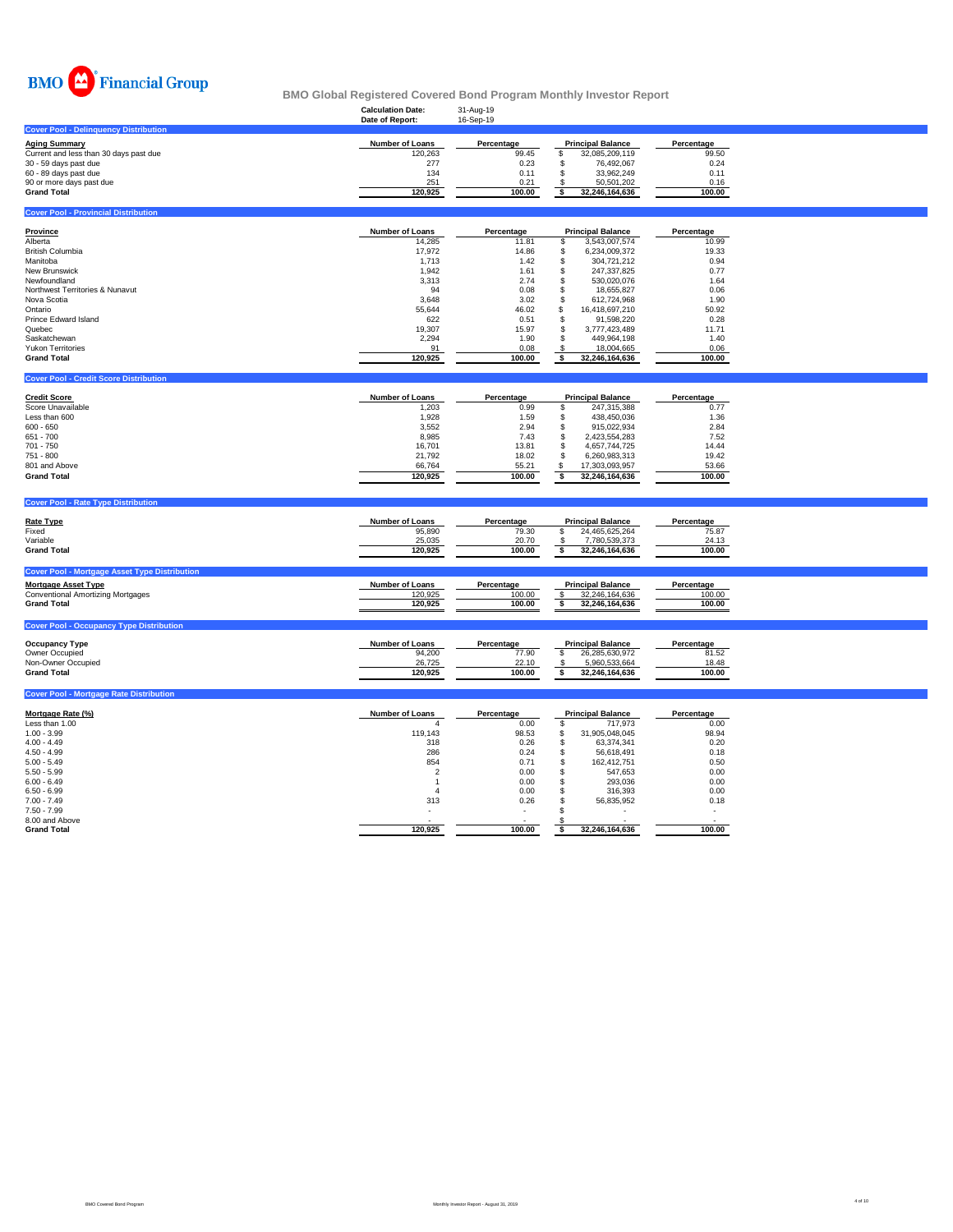

|                                                      | <b>Calculation Date:</b><br>Date of Report: | 31-Aug-19<br>16-Sep-19 |    |                          |            |
|------------------------------------------------------|---------------------------------------------|------------------------|----|--------------------------|------------|
| Cover Pool - Indexed LTV Distribution <sup>(1)</sup> |                                             |                        |    |                          |            |
| Indexed LTV (%)                                      | <b>Number of Loans</b>                      | Percentage             |    | <b>Principal Balance</b> | Percentage |
| 20.00 and Below                                      | 12,635                                      | 10.45                  |    | 1,078,456,570            | 3.34       |
| 20.01 - 25.00                                        | 4,813                                       | 3.98                   |    | 806,575,830              | 2.50       |
| 25.01 - 30.00                                        | 5,828                                       | 4.82                   |    | 1,243,265,312            | 3.86       |
| 30.01 - 35.00                                        | 7,688                                       | 6.36                   | S. | 1,992,650,381            | 6.18       |
| 35.01 - 40.00                                        | 9,249                                       | 7.65                   |    | 2,460,325,688            | 7.63       |
| 40.01 - 45.00                                        | 10.747                                      | 8.89                   |    | 2,822,120,685            | 8.75       |
| 45.01 - 50.00                                        | 10,285                                      | 8.51                   |    | 2,912,136,867            | 9.03       |
| 50.01 - 55.00                                        | 10,537                                      | 8.71                   |    | 3,039,592,053            | 9.43       |
| 55.01 - 60.00                                        | 10,058                                      | 8.32                   |    | 2,935,865,908            | 9.10       |
| 60.01 - 65.00                                        | 10,345                                      | 8.55                   |    | 3,220,820,986            | 9.99       |
| 65.01 - 70.00                                        | 10,129                                      | 8.38                   |    | 3,252,754,475            | 10.09      |
| 70.01 - 75.00                                        | 10,776                                      | 8.91                   |    | 3,638,346,319            | 11.28      |
| 75.01 - 80.00                                        | 7,835                                       | 6.48                   |    | 2,843,253,564            | 8.82       |
| 80.01 and Above                                      | $\overline{\phantom{a}}$                    | $\blacksquare$         |    |                          |            |
| <b>Grand Total</b>                                   | 120.925                                     | 100.00                 |    | 32.246.164.636           | 100.00     |

<sup>(1)</sup> Value as determined by adjusting, not less than quarterly, the Original Market Value utilizing the Indexation Methodology (see Appendix for details) for subsequent price developments.

| <b>Cover Pool - Remaining Term Distribution</b> |                        |            |                          |            |
|-------------------------------------------------|------------------------|------------|--------------------------|------------|
| <b>Months to Maturity</b>                       | <b>Number of Loans</b> | Percentage | <b>Principal Balance</b> | Percentage |
| Less than 12.00                                 | 18.668                 | 15.44      | 4,386,759,613            | 13.60      |
| 12.00 - 23.99                                   | 26.091                 | 21.58      | 6.317.051.555            | 19.59      |
| 24.00 - 35.99                                   | 29,490                 | 24.39      | 7.549.819.568            | 23.41      |
| $36.00 - 47.99$                                 | 30,007                 | 24.81      | 9.094.559.064            | 28.20      |
| 48.00 - 59.99                                   | 15.714                 | 12.99      | 4.644.220.540            | 14.40      |
| $60.00 - 71.99$                                 | 709                    | 0.59       | 200.980.934              | 0.62       |
| 72.00 - 83.99                                   | 86                     | 0.07       | 18.337.492               | 0.06       |
| 84.00 - 119.99                                  | 159                    | 0.13       | 32.927.812               | 0.10       |
| 120,00 and above                                |                        | 0.00       | 1.508.057                | 0.00       |
| <b>Grand Total</b>                              | 120,925                | 100.00     | 32.246.164.636           | 100.00     |

| <b>Cover Pool - Remaining Principal Balance Distribution</b><br><b>Remaining Principal Balance (C\$)</b> | <b>Number of Loans</b> | Percentage |     | <b>Principal Balance</b> | Percentage |
|----------------------------------------------------------------------------------------------------------|------------------------|------------|-----|--------------------------|------------|
| 99,999 and Below                                                                                         | 20.106                 | 16.63      | \$. | 1,234,311,237            | 3.83       |
| 100.000 - 199.999                                                                                        | 35.731                 | 29.55      |     | 5.399.171.728            | 16.74      |
| 200.000 - 299.999                                                                                        | 27,958                 | 23.12      |     | 6,888,126,429            | 21.36      |
| 300.000 - 399.999                                                                                        | 15.585                 | 12.89      |     | 5.378.492.133            | 16.68      |
| 400.000 - 499.999                                                                                        | 8.955                  | 7.41       |     | 3.993.911.732            | 12.39      |
| 500.000 - 599.999                                                                                        | 4,812                  | 3.98       |     | 2,621,863,140            | 8.13       |
| 600.000 - 699.999                                                                                        | 2.788                  | 2.31       |     | 1.800.179.451            | 5.58       |
| 700.000 - 799.999                                                                                        | 1,572                  | 1.30       |     | 1.172.717.036            | 3.64       |
| 800.000 - 899.999                                                                                        | 1,021                  | 0.84       |     | 864,421,706              | 2.68       |
| 900.000 - 999.999                                                                                        | 749                    | 0.62       |     | 708.824.988              | 2.20       |
| 1.000.000 - 1.499.999                                                                                    | 1,313                  | 1.09       |     | 1,560,036,071            | 4.84       |
| 1,500,000 - 2,000,000                                                                                    | 249                    | 0.21       |     | 423,307,598              | 1.31       |
| 2,000,000 - 3,000,000                                                                                    | 86                     | 0.07       |     | 200,801,387              | 0.62       |
| 3,000,000 and Above                                                                                      |                        |            |     |                          |            |
|                                                                                                          | 120,925                | 100.00     |     | 32,246,164,636           | 100.00     |
| <b>Cover Pool - Property Type Distribution</b>                                                           |                        |            |     |                          |            |

| <b>Property Type</b> | <b>Number of Loans</b> | Percentage | <b>Principal Balance</b> | Percentage |
|----------------------|------------------------|------------|--------------------------|------------|
| Condominium          | 24.327                 | 20.12      | 5.039.202.367            | 15.63      |
| Multi-Residential    | 5.973                  | 4.94       | 1.513.575.661            | 4.69       |
| Single Family        | 81.239                 | 67.18      | 23.166.340.037           | 71.84      |
| Townhouse            | 9.386                  | 7.76       | 2.527.046.571            | 7.84       |
| <b>Grand Total</b>   | 120.925                | 100.00     | 32.246.164.636           | 100.00     |

*Note: Percentages and totals in the above tables may not add exactly due to rounding.*

|          |                 | <b>Aging Summary</b> |                    |               |           |               |           |    |               |    |               |  |  |  |
|----------|-----------------|----------------------|--------------------|---------------|-----------|---------------|-----------|----|---------------|----|---------------|--|--|--|
|          |                 |                      | <b>Current and</b> |               |           |               |           |    |               |    |               |  |  |  |
|          |                 |                      | less than 30       | 30 to 59      |           | 60 to 89      |           |    | 90 or more    |    |               |  |  |  |
| Province | Indexed LTV (%) | days past due        |                    | days past due |           | days past due |           |    | days past due |    | Total         |  |  |  |
| Alberta  | 20.00 and Below |                      | 73.704.161         |               | 167,336   |               |           |    | 57,202        | £. | 73,928,698    |  |  |  |
|          | $20.01 - 25$    |                      | 54.572.161         |               | 169.378   |               |           |    | 433.784       |    | 55.175.324    |  |  |  |
|          | $25.01 - 30$    |                      | 73.336.105         |               | 109.050   |               | 160.401   |    | 53,331        |    | 73.658.887    |  |  |  |
|          | $30.01 - 35$    |                      | 95.931.216         |               | 828.702   |               |           |    | 554.453       |    | 97,314,370    |  |  |  |
|          | $35.01 - 40$    |                      | 141.952.602        |               | 971,469   |               | 76.296    |    | 517.936       |    | 143,518,302   |  |  |  |
|          | $40.01 - 45$    |                      | 182.043.415        |               | 588.686   |               |           |    | 1.029.812     |    | 183.661.913   |  |  |  |
|          | $45.01 - 50$    |                      | 201.806.841        |               | 315.695   |               | 1,181,235 |    | 372.719       |    | 203,676,490   |  |  |  |
|          | $50.01 - 55$    |                      | 303.143.126        |               | ,336,938  |               | 1.301.038 |    | 1.935.302     |    | 307.716.405   |  |  |  |
|          | $55.01 - 60$    |                      | 389,545,351        |               | 1,061,755 |               | 817,983   |    | 1,595,612     |    | 393,020,701   |  |  |  |
|          | $60.01 - 65$    |                      | 383.067.095        |               | 302.317   |               | 516.475   |    | 890.867       |    | 384.776.755   |  |  |  |
|          | $65.01 - 70$    |                      | 434.748.405        |               | 493.609   |               | 384,650   |    | 1,723,692     |    | 437,350,357   |  |  |  |
|          | $70.01 - 75$    |                      | 653.065.993        |               | 2.099.245 |               | 272.728   |    | 925,225       |    | 656,363,190   |  |  |  |
|          | 75.01 - 80      |                      | 530.773.019        |               | 958.039   |               | 380.785   | £. | 734,339       |    | 532,846,182   |  |  |  |
|          | 80.01 and Above |                      |                    |               |           |               |           |    |               |    |               |  |  |  |
|          |                 |                      | 3,517,689,491      |               | 9,402,219 |               | 5,091,591 |    | 10.824.273    |    | 3,543,007,574 |  |  |  |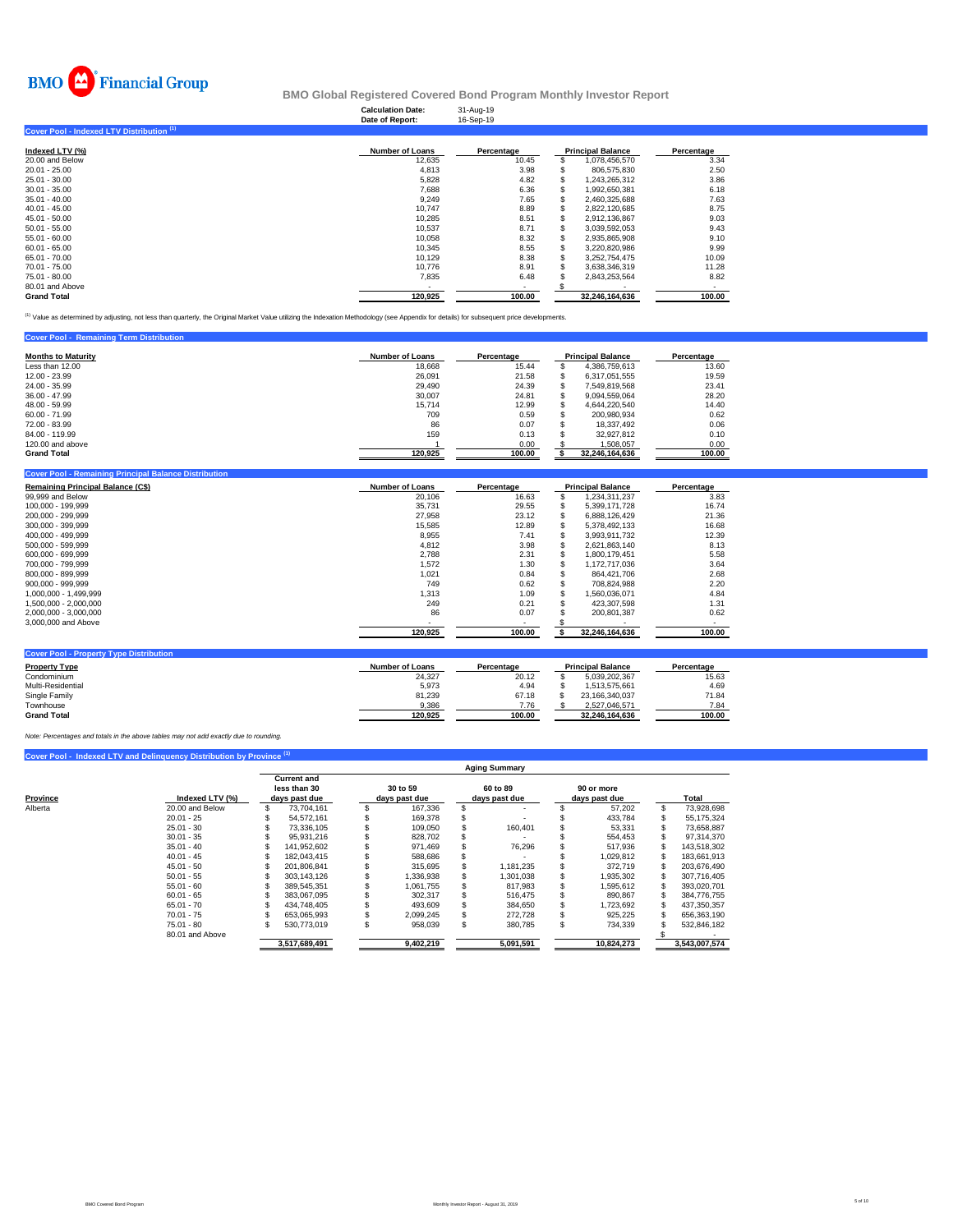

**Aging Summary**

**Calculation Date:** 31-Aug-19 **Date of Report:** 16-Sep-19

|                             |                 | <b>Current and</b>            |               |            |                      |           |                           |               |     |                          |
|-----------------------------|-----------------|-------------------------------|---------------|------------|----------------------|-----------|---------------------------|---------------|-----|--------------------------|
|                             |                 | less than 30                  | 30 to 59      |            | 60 to 89             |           |                           | 90 or more    |     |                          |
| <b>Province</b>             | Indexed LTV (%) | days past due                 | days past due |            | days past due        |           |                           | days past due |     | <b>Total</b>             |
| <b>British Columbia</b>     | 20.00 and Below | \$<br>334,004,022             | \$            | 454,304    | \$                   | 339,988   | \$                        | 2,085,202     | \$  | 336,883,516              |
|                             | $20.01 - 25$    | \$<br>254,872,681             | \$            | 2,198,863  | \$                   | 322,847   | \$                        |               | \$  | 257,394,391              |
|                             | $25.01 - 30$    | \$<br>447,778,901             | \$            | 256,678    | \$                   |           | \$                        | 313,794       | \$  | 448,349,373              |
|                             | $30.01 - 35$    | \$<br>715,288,754             | \$            | 4,973,544  | \$                   | 1,303,337 | \$                        | 648,582       | S   | 722,214,216              |
|                             |                 |                               |               |            |                      |           |                           |               |     |                          |
|                             | $35.01 - 40$    | \$<br>683,705,453             | \$            | 1,724,305  | \$                   | 1,499,084 | \$                        | 1,996,038     | \$  | 688,924,880              |
|                             | $40.01 - 45$    | \$<br>590,466,461             | \$            | 688,540    | \$                   | 202,764   | \$                        | 331,377       | \$  | 591,689,142              |
|                             | $45.01 - 50$    | \$<br>488,412,558             | S             | 339,028    | \$                   |           | \$                        | 711,793       | \$  | 489,463,379              |
|                             | $50.01 - 55$    | \$<br>503,122,879             | \$            | 544,208    | \$                   |           | \$                        | 187,053       | \$  | 503,854,140              |
|                             | $55.01 - 60$    | \$<br>411,263,251             | \$            | 606,391    | \$                   | 975,516   | \$                        | 824,130       | \$  | 413,669,288              |
|                             | $60.01 - 65$    | \$<br>422,757,628             | \$            | 385,475    | \$                   | 438,271   | \$                        | 343,736       | \$  | 423,925,111              |
|                             | $65.01 - 70$    | \$<br>463,432,252             | S             | 218,709    | \$                   |           | \$                        |               | S   | 463,650,961              |
|                             | $70.01 - 75$    | \$<br>401,261,898             | \$            |            | \$                   |           | \$                        | 668,747       | \$  | 403,083,509              |
|                             |                 |                               |               | 1,152,864  |                      |           |                           |               |     |                          |
|                             | $75.01 - 80$    | 490,274,579<br>\$             | \$            |            | \$                   | 632,888   | \$                        |               | S   | 490,907,467              |
|                             | 80.01 and Above |                               |               |            |                      |           |                           |               | s   |                          |
|                             |                 | 6,206,641,318                 |               | 13,542,909 |                      | 5,714,695 |                           | 8,110,450     |     | 6,234,009,372            |
|                             |                 |                               |               |            |                      |           |                           |               |     |                          |
|                             |                 |                               |               |            | <b>Aging Summary</b> |           |                           |               |     |                          |
|                             |                 | <b>Current and</b>            |               |            |                      |           |                           |               |     |                          |
|                             |                 | less than 30                  | 30 to 59      |            | 60 to 89             |           |                           | 90 or more    |     |                          |
|                             |                 |                               |               |            |                      |           |                           |               |     |                          |
| <b>Province</b><br>Manitoba | Indexed LTV (%) | days past due<br>S            | days past due |            | days past due        |           |                           | days past due |     | Total                    |
|                             | 20.00 and Below | 6,433,147                     | \$            |            | \$                   |           | \$                        | 1             | \$  | 6,433,148                |
|                             | $20.01 - 25$    | 3,761,629<br>\$               | \$            |            | \$                   |           | \$                        | 58,466        | \$  | 3,820,095                |
|                             | $25.01 - 30$    | \$<br>5,254,113               | \$            |            | \$                   |           | \$                        |               | \$  | 5,254,113                |
|                             | $30.01 - 35$    | \$<br>7,671,354               | \$            |            | \$                   |           | \$                        |               | S   | 7,671,354                |
|                             | $35.01 - 40$    | S<br>8,451,598                | \$            |            | \$                   |           | \$                        |               | \$  | 8,451,598                |
|                             | $40.01 - 45$    | \$<br>14,588,485              | \$            | 115,685    | \$                   |           | \$                        |               | \$  | 14,704,170               |
|                             | $45.01 - 50$    | \$                            |               |            |                      |           |                           |               |     |                          |
|                             |                 | 22,381,151                    | \$            |            | \$                   |           | \$                        |               | \$  | 22,381,151               |
|                             | $50.01 - 55$    | \$<br>22,185,050              | \$            | 213,130    | \$                   |           | \$                        |               | \$  | 22,398,180               |
|                             | $55.01 - 60$    | \$<br>25,957,052              | S             | 125,640    | \$                   |           | \$                        |               | \$  | 26,082,692               |
|                             | $60.01 - 65$    | S<br>31.102.882               | \$            |            | \$                   |           | \$                        |               | S   | 31,102,882               |
|                             | $65.01 - 70$    | \$<br>44,578,279              | \$            | 334,658    | \$                   |           | \$                        | 156,260       | \$  | 45,069,197               |
|                             | $70.01 - 75$    | \$<br>51,558,899              | \$            | 209,275    | \$                   |           | \$                        | 304,160       | \$  | 52,072,333               |
|                             | $75.01 - 80$    | S<br>59,280,299               | S             |            | \$                   |           | \$                        |               | £.  | 59,280,299               |
|                             |                 |                               |               |            |                      |           |                           |               |     |                          |
|                             | 80.01 and Above |                               |               |            |                      |           |                           |               |     |                          |
|                             |                 | 303,203,937                   |               | 998,387    |                      |           |                           | 518,887       |     | 304,721,212              |
|                             |                 |                               |               |            |                      |           |                           |               |     |                          |
|                             |                 |                               |               |            |                      |           |                           |               |     |                          |
|                             |                 |                               |               |            | <b>Aging Summary</b> |           |                           |               |     |                          |
|                             |                 |                               |               |            |                      |           |                           |               |     |                          |
|                             |                 | <b>Current and</b>            |               |            |                      |           |                           |               |     |                          |
|                             |                 | less than 30                  | 30 to 59      |            | 60 to 89             |           |                           | 90 or more    |     |                          |
| Province                    | Indexed LTV (%) | days past due                 | days past due |            | days past due        |           |                           | days past due |     | Total                    |
| New Brunswick               | 20.00 and Below | \$<br>6,542,436               | \$            |            | \$                   |           | \$                        | 56,477        | S   | 6,598,914                |
|                             | $20.01 - 25$    | \$<br>4,241,889               | \$            |            | \$                   | 118,316   | \$                        |               | \$  | 4,360,204                |
|                             | $25.01 - 30$    | \$                            | \$            |            | \$                   |           | \$                        | 81,305        | \$  | 4,917,972                |
|                             | $30.01 - 35$    | 4,836,667<br>\$<br>7,498,966  | \$            |            | \$                   |           | \$                        |               | \$  | 7,498,966                |
|                             |                 |                               |               |            |                      |           |                           |               |     |                          |
|                             | $35.01 - 40$    | \$<br>17,675,661              | S             | 39,347     | \$                   |           | \$                        |               | \$  | 17,715,008               |
|                             | $40.01 - 45$    | \$<br>24,535,451              | \$            | 169,223    | \$                   |           | \$                        | 530,503       | \$  | 25,235,177               |
|                             | $45.01 - 50$    | S<br>24,664,937               | S             | 358,975    | \$                   |           | \$                        | 218,150       | \$  | 25,242,063               |
|                             | $50.01 - 55$    | S<br>19,311,119               | S             | 65,022     | \$                   |           | \$                        | 106,389       | S   | 19,482,530               |
|                             | $55.01 - 60$    | \$<br>21,868,237              | S             | 218,465    | \$                   |           | \$                        |               | \$  | 22,086,702               |
|                             | $60.01 - 65$    | \$<br>24,355,455              | \$            |            | \$                   | 81,812    | \$                        | 146,830       | \$  | 24,584,098               |
|                             |                 | s                             |               |            |                      |           |                           |               | S   |                          |
|                             | $65.01 - 70$    | 27,502,185<br>S<br>33,743,055 | \$<br>S       |            | \$<br>\$             |           | \$<br>\$                  |               | \$  | 27,502,185<br>33,743,055 |
|                             | $70.01 - 75$    | S                             |               |            |                      |           |                           |               |     |                          |
|                             | $75.01 - 80$    | 28,074,364                    | \$            | 224,983    | \$                   | 71,604    | \$                        |               | \$  | 28,370,951               |
|                             | 80.01 and Above |                               |               |            |                      |           |                           |               |     |                          |
|                             |                 | 244,850,422                   |               | 1,076,015  |                      | 271,732   |                           | 1,139,655     |     | 247,337,825              |
|                             |                 |                               |               |            |                      |           |                           |               |     |                          |
|                             |                 |                               |               |            | <b>Aging Summary</b> |           |                           |               |     |                          |
|                             |                 | <b>Current and</b>            |               |            |                      |           |                           |               |     |                          |
|                             |                 | less than 30                  | 30 to 59      |            | 60 to 89             |           |                           | 90 or more    |     |                          |
|                             |                 |                               |               |            |                      |           |                           |               |     |                          |
| Province                    | Indexed LTV (%) | days past due                 | days past due |            | days past due        |           |                           | days past due |     | Total                    |
| Newfoundland                | 20.00 and Below | \$<br>8,847,371               | S             |            | \$                   | 39,179    | $\boldsymbol{\mathsf{s}}$ | 37,127        | \$  | 8,923,677                |
|                             | $20.01 - 25$    | 7.371.026<br>\$               | \$            | 32,902     | \$                   |           | \$                        | 92,883        | \$  | 7,496,811                |
|                             | $25.01 - 30$    | \$<br>11,614,282              | \$            | 102,474    | \$                   |           | \$                        | 95,862        | \$  | 11,812,618               |
|                             | $30.01 - 35$    | \$<br>15,382,944              | S             | 103,968    | $\dot{\$}$           | 145,847   | \$                        | 544,514       | \$  | 16, 177, 274             |
|                             | $35.01 - 40$    | \$<br>28,683,673              | \$            | 47,282     | \$                   |           | \$                        | 215,391       | \$  | 28,946,346               |
|                             |                 |                               |               |            |                      |           |                           |               |     |                          |
|                             | $40.01 - 45$    | \$<br>62,407,831              | \$            | 1,828,823  | \$                   | 204,446   | \$                        | 1,522,706     | \$  | 65,963,807               |
|                             | $45.01 - 50$    | \$<br>71,302,289              | \$            | 1,754,220  | \$                   | 197,766   | \$                        | 1,992,200     | S   | 75,246,475               |
|                             | $50.01 - 55$    | \$<br>58,771,509              | \$            | 316,479    | \$                   | 565,037   | \$                        | 119,684       | \$  | 59,772,710               |
|                             | $55.01 - 60$    | \$<br>53,130,673              | \$            | 338,247    | \$                   | 266,348   | \$                        | 126,755       | S   | 53,862,023               |
|                             | $60.01 - 65$    | \$<br>50,866,524              | \$            | 49,853     | \$                   | 106,349   | \$                        | 114,125       | \$  | 51,136,852               |
|                             | $65.01 - 70$    | 42,591,112<br>S               | S             |            | \$                   |           | \$                        | 580,799       | \$  | 43,171,911               |
|                             | $70.01 - 75$    | 60,836,338<br>\$              | \$            |            | \$                   |           | \$                        | 417,451       | \$  | 61,253,789               |
|                             |                 |                               |               |            |                      |           |                           |               |     |                          |
|                             | 75.01 - 80      | s<br>45,873,008               | \$            |            | \$                   |           | \$                        | 382,776       | \$  | 46,255,783               |
|                             | 80.01 and Above |                               |               |            |                      |           |                           |               | \$. |                          |
|                             |                 | 517,678,581                   |               | 4,574,248  |                      | 1,524,973 |                           | 6,242,273     |     | 530,020,076              |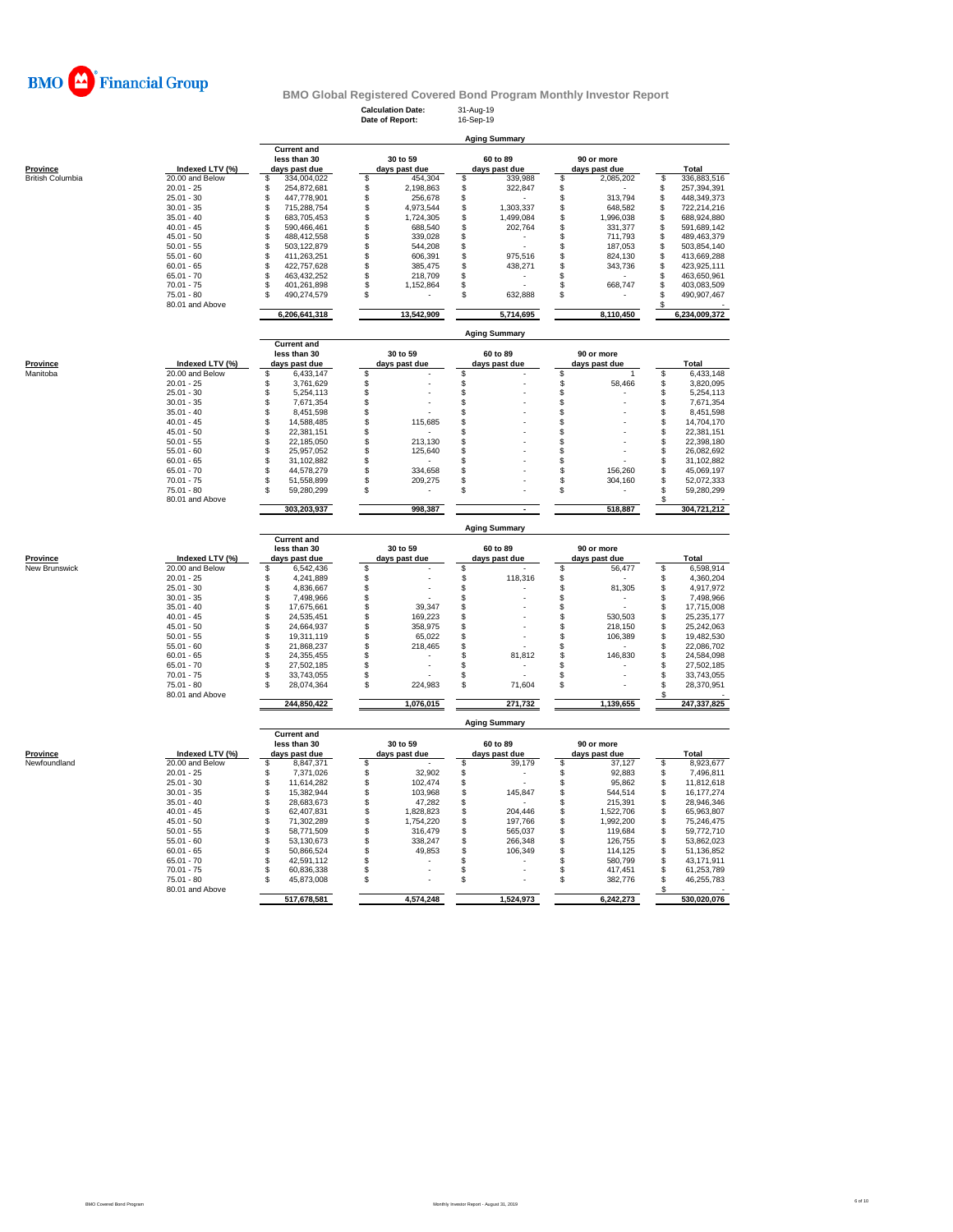

|                              |                                    |                                                     | <b>Calculation Date:</b><br>Date of Report: | 31-Aug-19<br>16-Sep-19<br><b>Aging Summary</b> |                                              |                                            |
|------------------------------|------------------------------------|-----------------------------------------------------|---------------------------------------------|------------------------------------------------|----------------------------------------------|--------------------------------------------|
| <b>Province</b>              | Indexed LTV (%)                    | <b>Current and</b><br>less than 30<br>days past due | 30 to 59<br>days past due                   | 60 to 89<br>days past due                      | 90 or more<br>days past due                  | Total                                      |
| <b>Northwest Territories</b> | 20.00 and Below                    | \$<br>1,166,115                                     | \$                                          | \$                                             | \$                                           | \$<br>1,166,115                            |
|                              | $20.01 - 25$                       | \$<br>961,791                                       | \$                                          | \$                                             | \$                                           | \$<br>961,791                              |
|                              | $25.01 - 30$                       | \$<br>535,227                                       | \$                                          | \$                                             | \$                                           | \$<br>535,227                              |
|                              | $30.01 - 35$                       | \$<br>1,715,553<br>\$                               | \$                                          | \$                                             | \$<br>\$                                     | \$<br>1,715,553                            |
|                              | $35.01 - 40$<br>$40.01 - 45$       | 2,758,299<br>\$<br>2,401,851                        | \$<br>\$                                    | \$<br>\$                                       | \$                                           | \$<br>2,758,299<br>\$<br>2,401,851         |
|                              | $45.01 - 50$                       | \$<br>1.240.811                                     | \$                                          | \$                                             | \$                                           | \$<br>1,240,811                            |
|                              | $50.01 - 55$                       | \$<br>1,680,289                                     | \$                                          | \$                                             | \$                                           | \$<br>1,680,289                            |
|                              | $55.01 - 60$                       | \$<br>1,289,302                                     | \$                                          | \$                                             | \$                                           | \$<br>1,289,302                            |
|                              | $60.01 - 65$                       | \$<br>790,954                                       | \$                                          | \$                                             | \$                                           | \$<br>790,954                              |
|                              | $65.01 - 70$                       | \$<br>1,964,872                                     | \$                                          | \$                                             | \$                                           | \$<br>1,964,872                            |
|                              | $70.01 - 75$                       | \$<br>2,150,764                                     | S                                           | \$                                             | \$                                           | \$<br>2,150,764                            |
|                              | 75.01 - 80<br>80.01 and Above      | \$                                                  | \$                                          | \$                                             | \$                                           | \$<br>\$                                   |
|                              |                                    | s<br>18,655,827                                     | \$                                          | \$                                             | \$                                           | \$<br>18,655,827                           |
|                              |                                    | <b>Current and</b>                                  |                                             | <b>Aging Summary</b>                           |                                              |                                            |
| Province                     | Indexed LTV (%)                    | less than 30<br>days past due                       | 30 to 59<br>days past due                   | 60 to 89<br>days past due                      | 90 or more<br>days past due                  | <b>Total</b>                               |
| Nova Scotia                  | 20.00 and Below                    | \$<br>12,392,954                                    | \$<br>10,576                                | \$                                             | \$                                           | \$<br>12,403,530                           |
|                              | $20.01 - 25$                       | \$<br>10,226,050                                    | \$                                          | \$                                             | \$<br>23,180                                 | \$<br>10,249,231                           |
|                              | $25.01 - 30$                       | \$<br>8,863,607                                     | \$<br>$\overline{a}$                        | \$<br>Ĭ.                                       | \$                                           | \$<br>8,863,607                            |
|                              | $30.01 - 35$                       | \$<br>15,362,977                                    | \$<br>$\overline{a}$                        | \$                                             | \$                                           | \$<br>15,362,977                           |
|                              | $35.01 - 40$                       | \$<br>23,391,739                                    | \$<br>379,172                               | \$<br>63,681                                   | $$\mathbb{S}$$<br>589,620                    | \$<br>24,424,212                           |
|                              | $40.01 - 45$<br>$45.01 - 50$       | \$<br>38,481,531<br>\$<br>41,295,677                | \$<br>351,361                               | \$<br>157,202<br>\$                            | \$<br>\$                                     | \$<br>38,990,094<br>\$<br>41,295,677       |
|                              | $50.01 - 55$                       | \$<br>64,663,959                                    | \$<br>\$<br>148,005                         | \$<br>271,031                                  | \$<br>102,173                                | \$<br>65,185,168                           |
|                              | $55.01 - 60$                       | \$<br>82,340,902                                    | \$<br>1,041,707                             | \$                                             | \$<br>92,479                                 | \$<br>83,475,088                           |
|                              | $60.01 - 65$                       | \$<br>93,399,201                                    | \$                                          | \$                                             | \$                                           | \$<br>93,399,201                           |
|                              | $65.01 - 70$                       | \$<br>94,274,376                                    | \$                                          | \$                                             | \$                                           | S<br>94,274,376                            |
|                              | $70.01 - 75$                       | \$<br>75,899,025                                    | \$                                          | \$                                             | \$                                           | S<br>75,899,025                            |
|                              | $75.01 - 80$<br>80.01 and Above    | S<br>48,902,782                                     | \$                                          | \$                                             | \$                                           | \$<br>48,902,782<br>S                      |
|                              |                                    | 609,494,782                                         | 1,930,821                                   | 491,914                                        | 807,452                                      | 612,724,968                                |
|                              |                                    |                                                     |                                             | <b>Aging Summary</b>                           |                                              |                                            |
|                              |                                    | <b>Current and</b>                                  |                                             |                                                |                                              |                                            |
|                              |                                    |                                                     |                                             |                                                |                                              |                                            |
| <b>Province</b>              | Indexed LTV (%)                    | less than 30                                        | 30 to 59                                    | 60 to 89                                       | 90 or more<br>days past due                  | Total                                      |
| Nunavut                      | 20.00 and Below                    | days past due<br>\$                                 | days past due<br>\$                         | days past due<br>\$                            | \$                                           | \$                                         |
|                              | $20.01 - 25$                       | \$                                                  | \$                                          | \$                                             | \$                                           | \$                                         |
|                              | $25.01 - 30$                       | \$                                                  | \$                                          | \$                                             | \$                                           | \$                                         |
|                              | $30.01 - 35$                       | \$                                                  | \$                                          | \$                                             | \$                                           | \$                                         |
|                              | $35.01 - 40$                       | \$                                                  | \$                                          | \$                                             | \$                                           | \$                                         |
|                              | $40.01 - 45$                       | \$                                                  | \$                                          | \$                                             | \$                                           | Ś                                          |
|                              | $45.01 - 50$<br>$50.01 - 55$       | \$                                                  | \$<br>s                                     | \$                                             | \$<br>\$                                     | \$                                         |
|                              | $55.01 - 60$                       | \$<br>Ŝ                                             | \$                                          | \$<br>\$                                       | \$                                           | \$<br>Ś                                    |
|                              | $60.01 - 65$                       | \$                                                  | \$                                          | \$                                             | \$                                           | Ś                                          |
|                              | $65.01 - 70$                       | \$                                                  | S                                           | \$                                             | \$                                           | s                                          |
|                              | $70.01 - 75$                       | \$                                                  | \$                                          | \$                                             | \$                                           | Ś                                          |
|                              | $75.01 - 80$                       | \$                                                  | \$                                          | \$                                             | \$                                           | \$                                         |
|                              | 80.01 and Above                    | £.                                                  | S<br>\$                                     | \$<br>s                                        | \$.<br>\$                                    | s<br>s                                     |
|                              |                                    |                                                     |                                             | <b>Aging Summary</b>                           |                                              |                                            |
|                              |                                    | <b>Current and</b>                                  |                                             |                                                |                                              |                                            |
|                              |                                    | less than 30                                        | 30 to 59                                    | 60 to 89                                       | 90 or more                                   |                                            |
| Province<br>Ontario          | Indexed LTV (%)<br>20.00 and Below | days past due<br>\$                                 | days past due<br>1,657,864                  | days past due<br>153,371                       | days past due                                | <b>Total</b><br>531,510,528                |
|                              | $20.01 - 25$                       | 529,226,460<br>\$<br>393, 147, 841                  | \$<br>\$<br>500,168                         | \$<br>\$<br>242,020                            | \$<br>472,834<br>\$<br>618,282               | \$<br>\$<br>394,508,310                    |
|                              | $25.01 - 30$                       | \$<br>597,776,899                                   | \$<br>505,547                               | \$                                             | \$<br>591,246                                | \$<br>598,873,691                          |
|                              | $30.01 - 35$                       | \$<br>992,600,033                                   | \$<br>1,416,789                             | \$<br>678,651                                  | \$<br>585,943                                | \$<br>995,281,415                          |
|                              | $35.01 - 40$                       | \$<br>1,340,852,496                                 | \$<br>2,466,074                             | \$<br>1,934,136                                | \$<br>131,456                                | \$<br>1,345,384,161                        |
|                              | $40.01 - 45$                       | \$<br>1,563,271,669                                 | \$<br>3,013,928                             | \$<br>2,729,824                                | \$<br>1,036,979                              | \$<br>1,570,052,401                        |
|                              | $45.01 - 50$                       | \$<br>1,637,477,161                                 | \$<br>5,323,432                             | \$<br>1,033,517                                | \$<br>1,866,421                              | \$<br>1,645,700,531                        |
|                              | $50.01 - 55$                       | \$<br>1,573,089,209                                 | \$<br>1,881,618                             | \$<br>143,372                                  | \$<br>444,107                                | \$<br>1,575,558,306                        |
|                              | $55.01 - 60$<br>$60.01 - 65$       | \$<br>1,436,695,673<br>\$<br>1,629,205,083          | \$<br>2,209,523<br>\$<br>2,661,232          | \$<br>538,207<br>\$                            | \$<br>1,383,504<br>$$\mathbb{S}$$<br>424,959 | \$<br>1,440,826,907<br>\$<br>1,633,656,651 |
|                              | $65.01 - 70$                       | \$<br>1,525,911,481                                 | \$<br>5,444,449                             | 1,365,377<br>\$                                | \$<br>1,642,858                              | \$<br>1,532,998,788                        |
|                              | $70.01 - 75$                       | \$<br>1,781,858,762                                 | \$<br>2,061,269                             | \$<br>1,671,729                                | \$                                           | \$<br>1,785,591,761                        |
|                              | $75.01 - 80$                       | \$<br>1,364,606,386                                 | \$<br>3,140,016                             | \$<br>1,007,356                                | \$                                           | \$<br>1,368,753,759                        |
|                              | 80.01 and Above                    | 16,365,719,154                                      | 32,281,908                                  | 11,497,560                                     | 9,198,588                                    | S<br>16,418,697,210                        |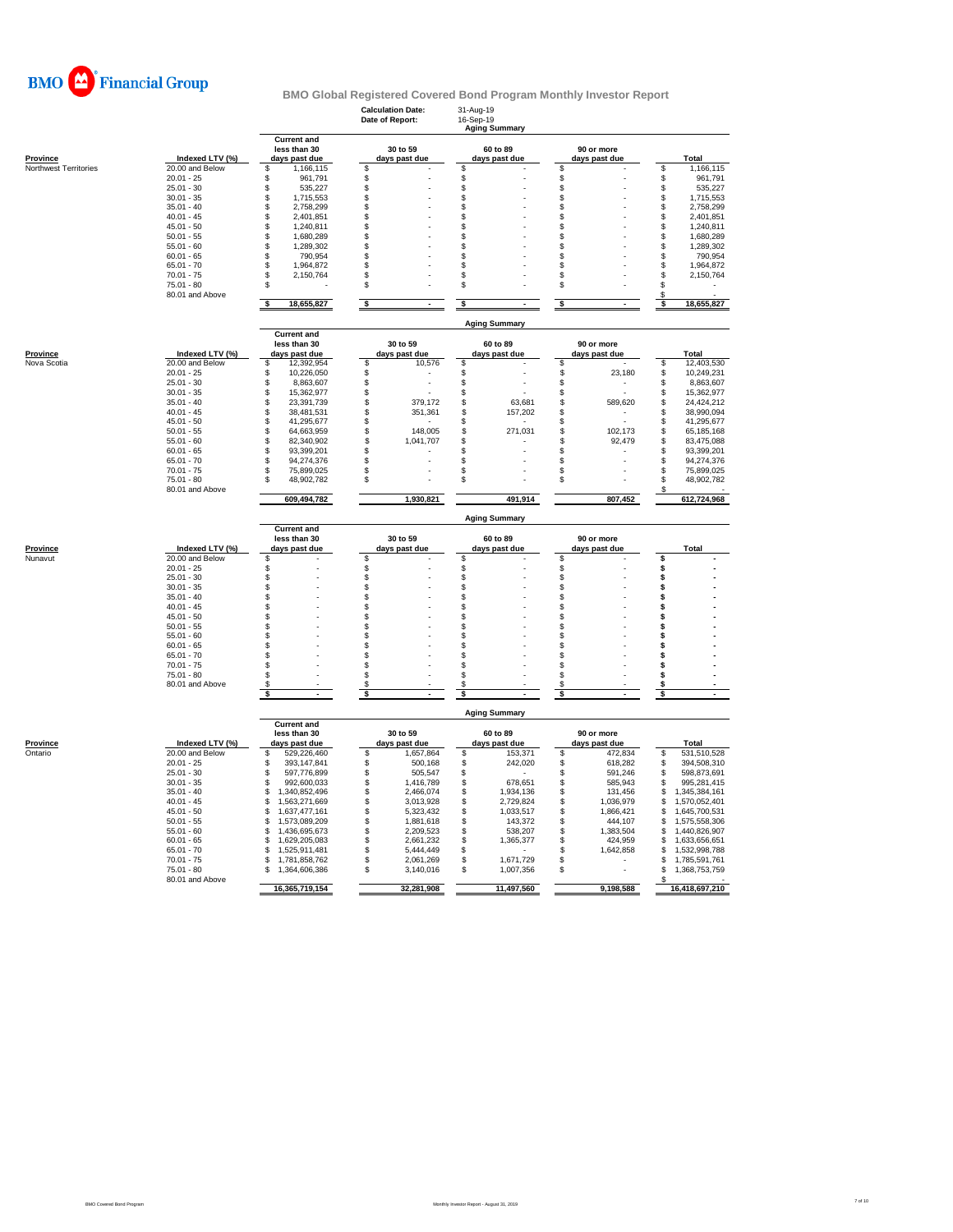

|                      |                                 |                                                     | <b>Calculation Date:</b><br>Date of Report: | 31-Aug-19<br>16-Sep-19<br><b>Aging Summary</b> |                             |                                 |
|----------------------|---------------------------------|-----------------------------------------------------|---------------------------------------------|------------------------------------------------|-----------------------------|---------------------------------|
| Province             | Indexed LTV (%)                 | <b>Current and</b><br>less than 30<br>days past due | 30 to 59<br>days past due                   | 60 to 89<br>days past due                      | 90 or more<br>days past due | Total                           |
| Prince Edward Island | 20.00 and Below                 | \$<br>2,319,522                                     | \$                                          | \$                                             | \$                          | \$<br>2,319,522                 |
|                      | $20.01 - 25$                    | 950,317<br>\$                                       | \$                                          | \$                                             | \$                          | \$<br>950,317                   |
|                      | $25.01 - 30$                    | \$<br>2,240,783                                     | \$                                          | \$                                             | $\ddot{\$}$                 | \$<br>2,240,783                 |
|                      | $30.01 - 35$                    | \$<br>3,278,778                                     | \$                                          | \$                                             | \$                          | \$<br>3,278,778                 |
|                      | $35.01 - 40$                    | \$<br>5,934,073                                     | S                                           | \$                                             | \$                          | $\mathsf{\$}$<br>5,934,073      |
|                      | $40.01 - 45$                    | \$<br>8,071,902                                     | \$<br>183,692                               | \$                                             | \$                          | \$<br>8,255,594                 |
|                      | $45.01 - 50$                    | \$<br>6,347,754                                     | \$                                          | S                                              | \$                          | \$<br>6,347,754                 |
|                      | $50.01 - 55$                    | \$<br>5,452,534                                     | \$                                          | \$                                             | \$                          | \$<br>5,452,534                 |
|                      | $55.01 - 60$                    | \$<br>8,985,607                                     | \$                                          | \$                                             | \$                          | \$<br>8,985,607                 |
|                      | $60.01 - 65$                    | \$<br>8,736,785                                     | \$                                          | \$                                             | \$                          | \$<br>8,736,785                 |
|                      | $65.01 - 70$                    | 10,910,663<br>\$                                    | \$                                          | \$                                             | \$                          | $\mathbb{S}$<br>10,910,663      |
|                      | $70.01 - 75$                    | 16,425,401<br>\$                                    | \$                                          | \$                                             | \$                          | \$<br>16,425,401                |
|                      | $75.01 - 80$<br>80.01 and Above | 11,760,408<br>S                                     | \$                                          | S                                              | \$                          | \$<br>11,760,408<br>S           |
|                      |                                 | 91,414,529                                          | 183,692                                     | $\sim$                                         | $\sim$                      | 91,598,220                      |
|                      |                                 | <b>Current and</b>                                  |                                             | <b>Aging Summary</b>                           |                             |                                 |
|                      |                                 | less than 30                                        | 30 to 59                                    | 60 to 89                                       | 90 or more                  |                                 |
| <b>Province</b>      | Indexed LTV (%)                 | days past due                                       | days past due                               | days past due                                  | days past due               | Total                           |
| Quebec               | 20.00 and Below                 | \$<br>84,324,405                                    | $\mathbb{S}$<br>163,323                     | \$<br>254,147                                  | \$<br>185,817               | \$<br>84,927,692                |
|                      | $20.01 - 25$                    | 59,857,550<br>\$                                    | \$<br>51,651                                | \$<br>56,973                                   | \$<br>252,557               | \$<br>60,218,731                |
|                      | $25.01 - 30$                    | \$<br>75,754,224                                    | \$                                          | \$                                             | \$<br>143,006               | \$<br>75,897,230                |
|                      | $30.01 - 35$                    | \$<br>105,560,346                                   | \$<br>324,491                               | \$<br>398,157                                  | \$                          | \$<br>106,282,994               |
|                      | $35.01 - 40$                    | 150,571,473<br>\$                                   | \$<br>608,454                               | \$<br>97,252                                   | \$<br>392,281               | \$<br>151,669,460               |
|                      | $40.01 - 45$                    | \$<br>253,987,270                                   | \$<br>531,333                               | \$<br>572,694                                  | \$<br>1,647,994             | \$<br>256,739,291               |
|                      | $45.01 - 50$                    | 344,958,309<br>\$                                   | 2,492,250<br>\$                             | 801,088<br>\$                                  | 1,706,072<br>\$             | 349,957,718<br>\$               |
|                      | $50.01 - 55$                    | \$<br>425,379,818                                   | \$<br>2,400,432                             | \$<br>818,303                                  | S<br>1,387,496              | \$<br>429,986,049               |
|                      | $55.01 - 60$                    | \$<br>444,662,564                                   | \$<br>2,327,486                             | \$<br>1,118,837                                | \$<br>1,770,392             | \$<br>449,879,279               |
|                      | $60.01 - 65$                    | \$<br>521,693,946                                   | \$<br>1,559,547                             | \$<br>795,886                                  | \$<br>1,844,706             | \$<br>525,894,085               |
|                      | $65.01 - 70$                    | \$<br>554,231,493                                   | \$<br>1,441,652                             | \$<br>2,138,453                                | \$<br>581,879               | \$<br>558,393,477               |
|                      | $70.01 - 75$                    | 504,780,709<br>S                                    | \$                                          | \$<br>1,519,726                                | \$<br>790,662               | \$<br>507,091,096               |
|                      | $75.01 - 80$                    | 218,937,370<br>S                                    | \$                                          | S                                              | S<br>1,549,016              | S<br>220,486,386                |
|                      | 80.01 and Above                 | 3,744,699,477                                       |                                             |                                                |                             |                                 |
|                      |                                 |                                                     | 11,900,619                                  | 8,571,515                                      | 12,251,877                  | 3,777,423,489                   |
|                      |                                 |                                                     |                                             | <b>Aging Summary</b>                           |                             |                                 |
|                      |                                 | <b>Current and</b>                                  |                                             |                                                |                             |                                 |
|                      |                                 | less than 30                                        | 30 to 59                                    | 60 to 89                                       | 90 or more                  |                                 |
| <b>Province</b>      | Indexed LTV (%)                 | days past due                                       | days past due                               | days past due                                  | days past due               | Total                           |
| Saskatchewan         | 20.00 and Below                 | 12,453,388<br>\$                                    | \$                                          | \$                                             | \$                          | 12.453.388<br>\$                |
|                      | $20.01 - 25$                    | 10,121,112<br>S                                     | \$                                          | \$                                             | \$                          | 10,121,112<br>\$                |
|                      | $25.01 - 30$                    | \$<br>11,242,485                                    | \$<br>$\overline{a}$                        | \$                                             | š.                          | \$<br>11,242,485                |
|                      | $30.01 - 35$                    | \$<br>18,354,804                                    | $\mathbb S$<br>83,722                       | \$<br>109,599                                  | \$                          | $\mathbb S$<br>18,548,125       |
|                      | $35.01 - 40$                    | 39,987,066<br>\$                                    | S<br>127,152                                | \$                                             | \$<br>496,785               | 40,611,003<br>\$                |
|                      | $40.01 - 45$                    | \$<br>62,447,030                                    | \$                                          | S                                              | \$                          | \$<br>62,447,030                |
|                      | $45.01 - 50$                    | 49,676,285<br>S                                     | \$                                          | \$                                             | \$<br>95,154                | \$<br>49,771,439                |
|                      | $50.01 - 55$                    | \$<br>45,863,924                                    | \$<br>390,375                               | \$<br>289,243                                  | \$<br>122,151               | 46,665,692<br>\$                |
|                      | $55.01 - 60$                    | \$<br>40,463,539                                    | \$                                          | \$                                             | \$                          | \$<br>40,463,539                |
|                      | $60.01 - 65$                    | S<br>42,251,831                                     | \$                                          | \$<br>215,642                                  | \$                          | \$<br>42,467,474                |
|                      | $65.01 - 70$                    | S<br>35.075.968                                     | \$                                          | \$<br>183,782                                  | \$<br>478.485               | \$<br>35.738.236                |
|                      | $70.01 - 75$                    | 43,745,129<br>S                                     | \$                                          | \$                                             | \$                          | \$<br>43,745,129                |
|                      | $75.01 - 80$<br>80.01 and Above | 35,689,547<br>S                                     | S                                           | \$                                             | \$                          | S<br>35,689,547                 |
|                      |                                 | 447,372,107                                         | 601,249                                     | 798,267                                        | 1,192,575                   | 449,964,198                     |
|                      |                                 | <b>Current and</b>                                  |                                             | <b>Aging Summary</b>                           |                             |                                 |
|                      |                                 | less than 30                                        | 30 to 59                                    | 60 to 89                                       | 90 or more                  |                                 |
| <b>Province</b>      | Indexed LTV (%)                 | days past due                                       | days past due                               | days past due                                  | days past due               | Total                           |
| Yukon Territories    | 20.00 and Below                 | \$<br>907,841                                       | \$                                          | \$                                             | \$                          | \$<br>907,841                   |
|                      | $20.01 - 25$                    | 1,319,514<br>\$                                     |                                             | \$                                             |                             | \$<br>1,319,514                 |
|                      | 25.01 - 30                      | \$<br>1,619,325                                     | \$                                          | \$<br>\$                                       | \$                          | $\hat{\mathbb{S}}$<br>1,619,325 |
|                      | $30.01 - 35$                    | \$<br>1,304,358                                     | \$                                          |                                                | \$                          | \$<br>1,304,358                 |
|                      | $35.01 - 40$                    | 1,988,344<br>\$<br>S                                | S                                           | \$<br>\$.                                      | \$                          | \$<br>1,988,344                 |
|                      | $40.01 - 45$                    | 1,765,042                                           | \$                                          |                                                | \$<br>215,172               | \$<br>1,980,214                 |
|                      | $45.01 - 50$                    | \$<br>1,813,379                                     | \$                                          | \$                                             | \$                          | \$<br>1,813,379                 |
|                      | $50.01 - 55$                    | 1,840,052<br>S                                      | \$                                          | \$                                             | \$                          | \$<br>1,840,052                 |
|                      | $55.01 - 60$                    | S<br>2,224,779                                      | \$                                          | S                                              | \$                          | \$<br>2,224,779                 |
|                      | $60.01 - 65$                    | \$<br>350,139                                       | S                                           | \$                                             | \$                          | $\mathsf{\$}$<br>350,139        |
|                      | $65.01 - 70$                    | \$<br>1,729,454                                     | \$                                          | \$                                             | \$                          | \$<br>1,729,454                 |
|                      | $70.01 - 75$                    | \$<br>927,266                                       | \$                                          | \$                                             | \$                          | \$<br>927,266                   |
|                      | $75.01 - 80$<br>80.01 and Above | \$<br>S                                             | \$<br>\$                                    | \$<br>\$                                       | \$<br>\$                    | S                               |

<sup>(1)</sup> Value as determined by adjusting, not less than quarterly, the Original Market Value utilizing the Indexation Methodology (see Appendix for details) for subsequent price developments.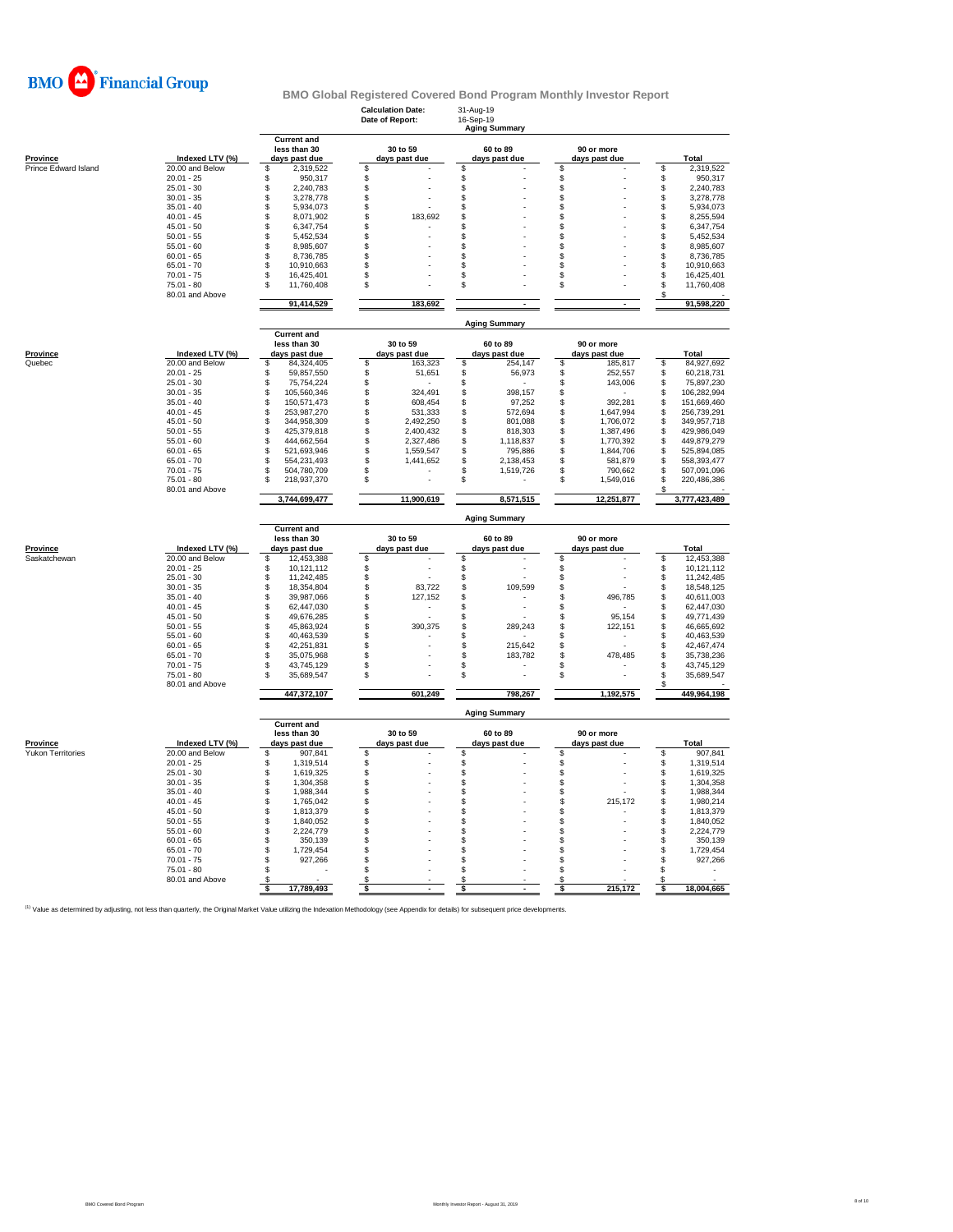

**Calculation Date:** 31-Aug-19 **Date of Report:** 16-Sep-19

**Cover Pool - Current LTV Distribution by Credit Score (1)** 

|                 | <b>Credit Scores</b> |                          |  |             |  |             |  |               |  |               |  |               |  |                |  |                |
|-----------------|----------------------|--------------------------|--|-------------|--|-------------|--|---------------|--|---------------|--|---------------|--|----------------|--|----------------|
| Indexed LTV (%) |                      | <b>Score Unavailable</b> |  | < 600       |  | 600 - 650   |  | 651 - 700     |  | 701 - 750     |  | 751 - 800     |  | >800           |  | Total          |
| 20.00 and Below |                      | 17.323.757               |  | 10.407.556  |  | 18.173.662  |  | 44.486.314    |  | 106.442.181   |  | 142.382.891   |  | 739.240.209    |  | 1.078.456.570  |
| $20.01 - 25$    |                      | 12.589.675               |  | 8.233.316   |  | 14.567.371  |  | 34.212.394    |  | 95.784.677    |  | 122.720.837   |  | 518.467.561    |  | 806.575.830    |
| $25.01 - 30$    |                      | 8.815.168                |  | 11.038.647  |  | 26.711.834  |  | 62.002.950    |  | 154.468.613   |  | 220.513.673   |  | 759.714.428    |  | 1.243.265.312  |
| $30.01 - 35$    |                      | 12,008,024               |  | 26,096,280  |  | 51,854,821  |  | 127.020.884   |  | 276,652,712   |  | 365,332,358   |  | 1,133,685,303  |  | 1,992,650,381  |
| $35.01 - 40$    |                      | 9.799.591                |  | 34.628.701  |  | 73.136.844  |  | 165.022.036   |  | 327.892.816   |  | 444.458.786   |  | 1.405.386.914  |  | 2.460.325.688  |
| $40.01 - 45$    |                      | 7,290,835                |  | 47.171.528  |  | 89.474.941  |  | 206.658.475   |  | 413.210.143   |  | 532,860,319   |  | 1.525.454.444  |  | 2.822.120.685  |
| $45.01 - 50$    |                      | 17.954.952               |  | 49.629.445  |  | 80.375.229  |  | 231.308.005   |  | 400.813.340   |  | 572.784.732   |  | 1.559.271.166  |  | 2,912,136,867  |
| $50.01 - 55$    |                      | 23.257.840               |  | 49.735.580  |  | 102.745.713 |  | 233.264.864   |  | 429.717.973   |  | 593.826.733   |  | 1.607.043.350  |  | 3.039.592.053  |
| $55.01 - 60$    |                      | 26.921.154               |  | 44.288.875  |  | 88.155.594  |  | 260.255.341   |  | 417.229.348   |  | 574.618.109   |  | 1.524.397.486  |  | 2.935.865.908  |
| $60.01 - 65$    |                      | 50.723.103               |  | 49.169.333  |  | 99.576.840  |  | 284.815.992   |  | 476.874.513   |  | 626.113.738   |  | 1.633.547.466  |  | 3.220.820.986  |
| $65.01 - 70$    |                      | 41.829.650               |  | 51.665.385  |  | 105.805.932 |  | 262.520.627   |  | 485.335.742   |  | 639.853.346   |  | 1.665.743.793  |  | 3.252.754.475  |
| $70.01 - 75$    |                      | 15.477.523               |  | 32.847.582  |  | 102.733.924 |  | 311.828.333   |  | 571.087.822   |  | 791.630.661   |  | 1.812.740.474  |  | 3.638.346.319  |
| $75.01 - 80$    |                      | 3.324.118                |  | 23.537.807  |  | 61,710,230  |  | 200,158,069   |  | 502.234.846   |  | 633,887,130   |  | 1,418,401,364  |  | 2,843,253,564  |
| 80.01 and Above |                      |                          |  |             |  |             |  |               |  |               |  |               |  |                |  |                |
|                 |                      | 247.315.388              |  | 438.450.036 |  | 915.022.934 |  | 2.423.554.283 |  | 4.657.744.725 |  | 6.260.983.313 |  | 17.303.093.957 |  | 32.246.164.636 |

<sup>(1)</sup> Value as determined by adjusting, not less than quarterly, the Original Market Value utilizing the Indexation Methodology (see Appendix for details) for subsequent price developments